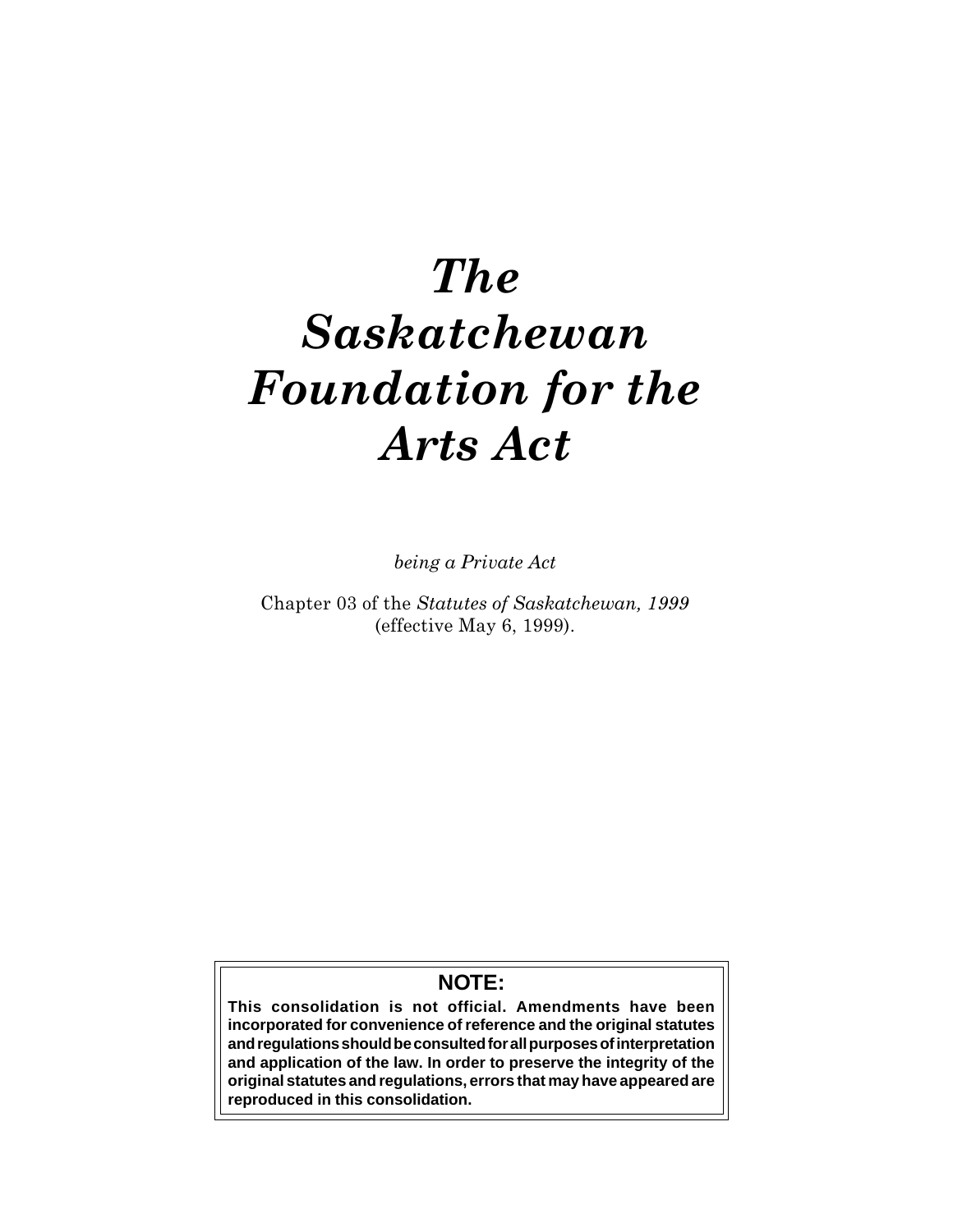## Table of Contents

- 1 Short title
- 2 Interpretation
- 3 Body corporate
- 4 Head office
- 5 Objects and purposes
- 6 Powers
- 7 Board of trustees
- 8 Board authority
- 9 Appointers
- 10 Bylaw
- 11 Contributed capital
- 12 Compliance with terms
- 13 Rule against perpetuity
- 14 External property in trust
- 15 Directors not to profit
- 16 Directors not personally liable
- 17 Audit of trust accounts
- 18 Publication of investment details
- 19 Accounting to Lieutenant Governor
- 20 Winding up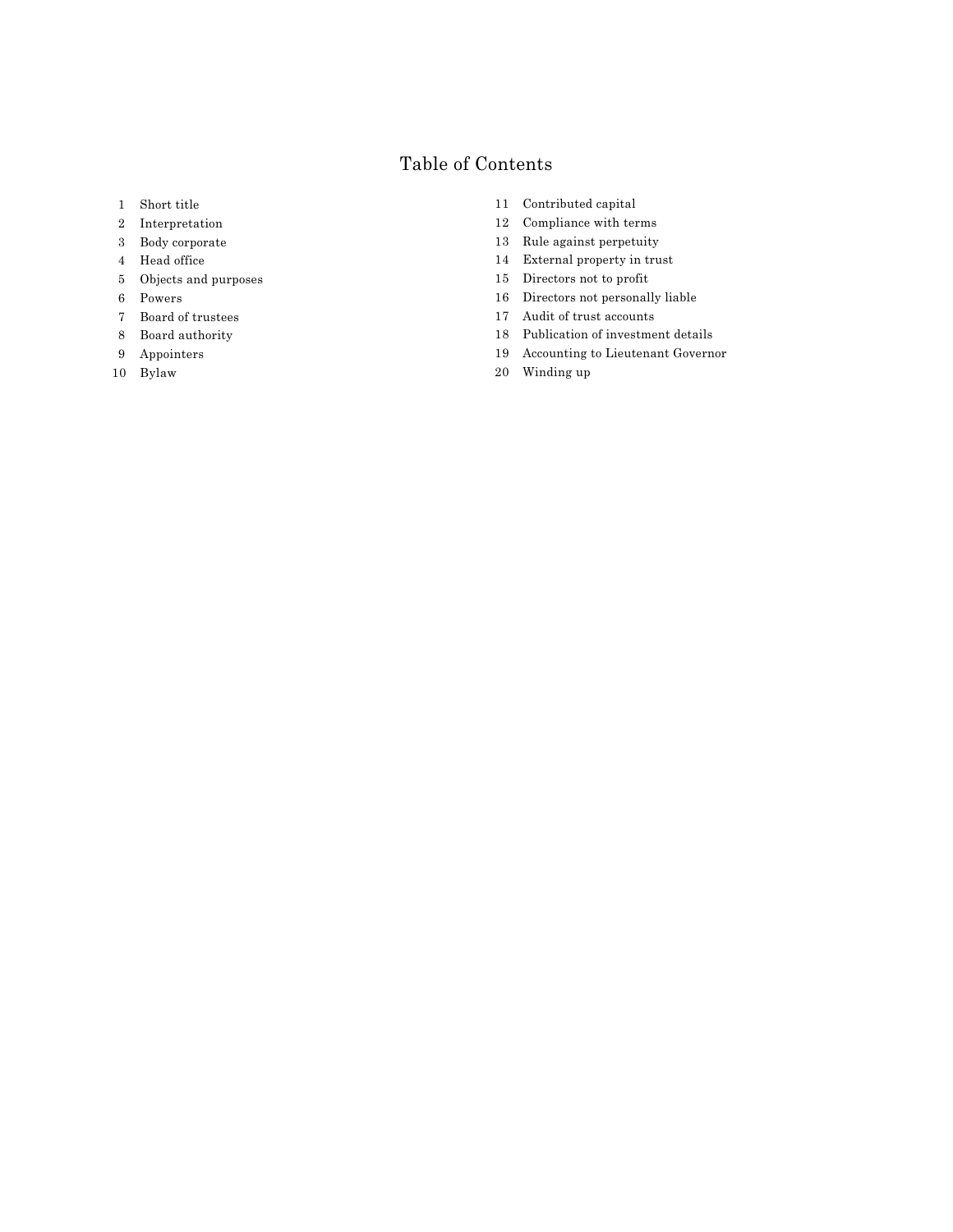### CHAPTER 03

# An Act respecting the Saskatchewan Foundation for the Arts

#### Short title

1 This Act may be cited as The Saskatchewan Foundation for the Arts Act.

#### Interpretation

2 In this Act:

(a) "appointers" means the panel of appointers established pursuant to section 9;

(b) "board" means the Board of Trustees of the Foundation appointed pursuant to section 7;

 $(c)$  "contributed capital" means money, gifts and donations of property received by the foundation to be used for its objects and purposes;

(d) "foundation" means The Saskatchewan Foundation for the Arts established pursuant to section 3;

(e) "property" means personal and real property;

(f) " $true$ " means a member of the Board of Trustees of the Foundation.

1999, c.03, s.2.

#### Body corporate

3 The Saskatchewan Foundation for the Arts is established as a body corporate.

1999, c.03, s.3.

#### Head office

4 The head office of the foundation shall be maintained in Saskatchewan in a location designated by the board.

1999, c.03, s.4.

#### Objects and purposes

5(1) The objects and purposes of the foundation are to receive money and accept gifts and donations of property and to invest or manage them to generate income which it shall use for charitable purposes for the benefit of the people of Saskatchewan and, in particular:

(a) to benefit, support and promote the arts and artists in Saskatchewan for purposes beneficial to the community;

(b) for any other arts purposes that, in the opinion of the board, benefits, supports or promotes the mental and moral improvement of the inhabitants of Saskatchewan.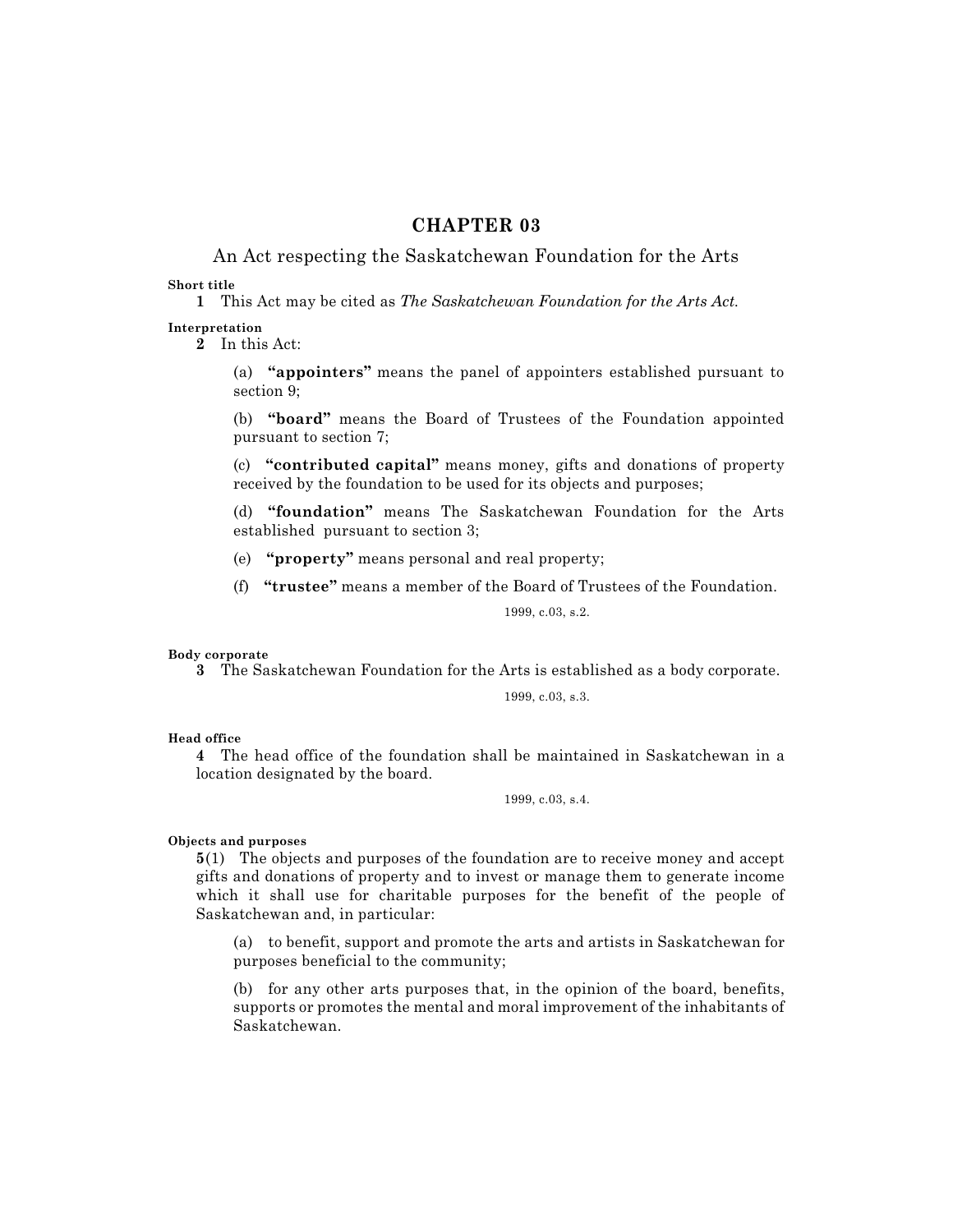(2) The foundation shall use the amount of its funds required to be distributed in compliance with the *Income Tax Act* (Canada), as amended from time to time, in the attainment of the purposes and objects of the foundation.

(3) The foundation may act as a trustee of any registered charitable trust the objects or purposes of which are consistent with the objects and purposes of the foundation, and may manage and administer the trust funds or property in accordance with the terms of the trust.

(4) The foundation may act as manager of any registered charitable fund the objects or purposes of which are consistent with the objects and purposes of the foundation.

(5) Subject to section 11, all contributed capital of the foundation shall be held in perpetuity by the foundation and shall be invested and the net income therefrom shall be devoted to the objects or purposes of the foundation at the discretion of the board.

1999, c.03, s.5.

#### Powers

6(1) Subject to the other provisions of this Act, the foundation has the powers, rights and privileges of a natural person.

(2) Without limiting the generality of subsection (1), the foundation has the power to:

(a) solicit, receive and hold property by gift, devise, transfer or otherwise for any object or purpose of the foundation and may administer property of every kind and description wherever it is situated;

(b) solicit funds and accept contributions to finance the operation of the foundation;

(c) invest and reinvest any funds of the foundation in accordance with the investment policy established by the board;

(d) at the discretion of the board, apply the net income from the contributed capital of the foundation for any object or purpose of the foundation, including, without limitation, to provide grants, awards, scholarships or other financial assistance to individuals, groups and organizations involved in the arts;

(e) subject to any trusts, terms or conditions pursuant to which it was accepted, convert any property received or held by the foundation into any other form, and for that purpose sell, assign, transfer, lease, exchange or otherwise dispose of that property;

(f) subject to subsection (4), retain or employ such financial institutions, corporations, firms or persons as it considers appropriate to hold or manage the property or investments of the foundation or of any trust of which it acts as trustee, or to advise the foundation in respect of such property or investments, and enter into agreements for that purpose;

(g) enter into agreements related to the management and administration of any registered charitable trust of which it acts as trustee or any registered charitable trust of which it acts as manager;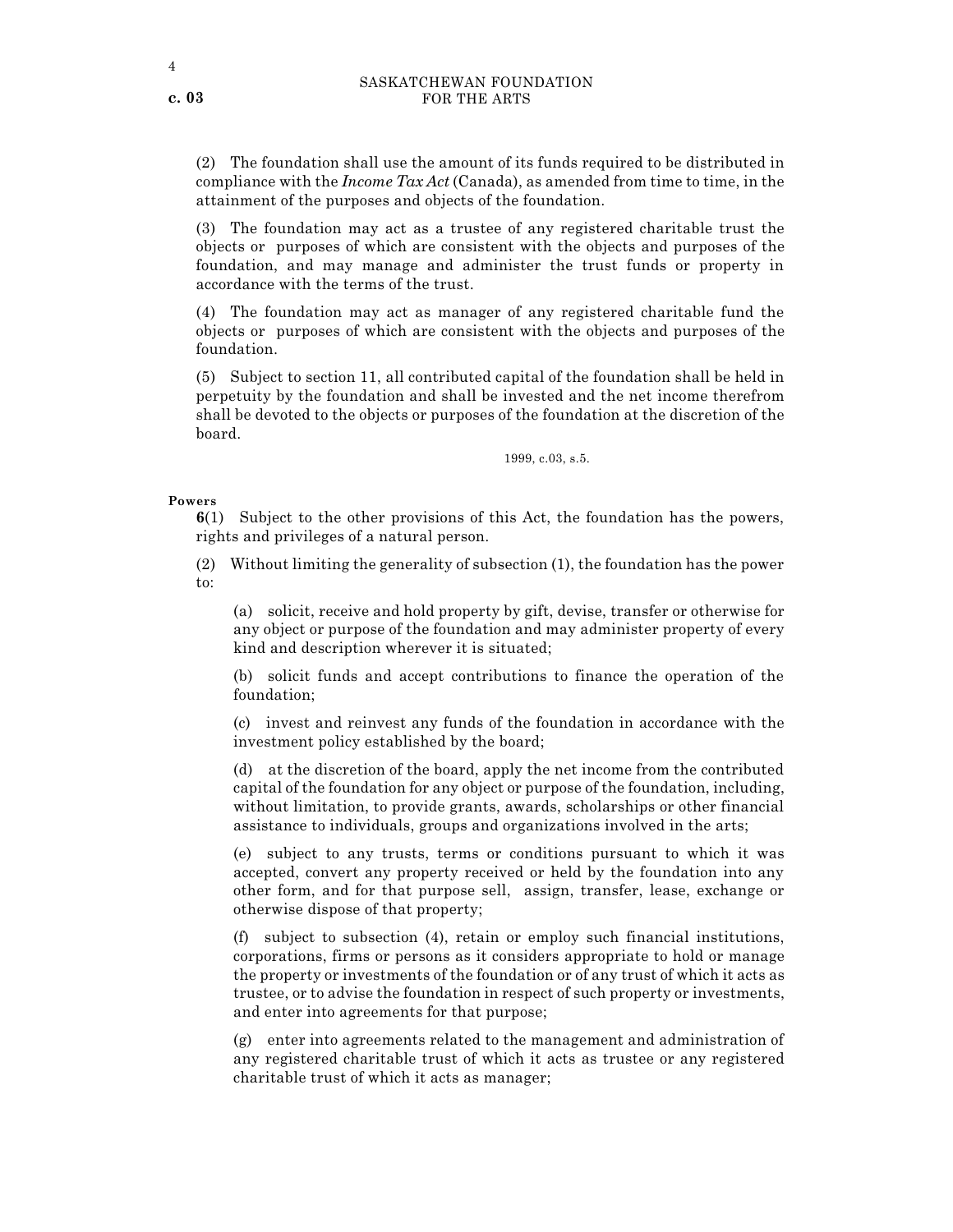(h) enter into agreements for the purpose of carrying out its objects, purposes or powers;

(i) purchase, lease or otherwise acquire any property required for the operation of the foundation, and sell, lease or otherwise dispose of its property;

(j) borrow from any financial institution, corporation, firm or person any sums of money that, in the opinion of the board, may be required to carry out its objects, purposes or powers and secure any borrowing by bonds, debentures, bills of exchange, promissory notes, mortgages or any other instruments; and

(k) employ any persons it considers necessary for the operation of the foundation and determine their conditions of employment and remuneration.

(3) The foundation shall retain a trust company or other financial institution licensed or otherwise authorized under the laws of Saskatchewan or Canada to carry on the business of offering to the public its services as trustee to have the custody of the contributed capital of the foundation.

(4) A trust company or financial institution retained pursuant to subsection (3) to provide custody services shall not during the same time be retained by the foundation to provide investment management services.

1999, c.03, s.6.

#### Board of trustees

7(1) The Board of Trustees of the Foundation is to be composed of:

(a) a minimum of nine and a maximum of 15 voting members all of whom are to be appointed by the appointers;

(b) honorary non-voting members who are to be appointed by the appointers; and

(c) not more than two non-voting members who are appointed by the Saskatchewan Arts Board from among the members of the board of directors of the Saskatchewan Arts Board.

(2) Not more than two of the voting trustees may, at the time of their appointment, be resident outside of Saskatchewan.

(3) Non-voting trustees shall not be entitled to a vote on matters before the board.

(4) Each trustee shall hold office for a three year term and is eligible for reappointment.

(5) No trustee shall hold office for more than three consecutive terms.

(6) The body by which a trustee was appointed may terminate the appointment of the trustee upon being requested to do so by the board.

(7) The body by which a trustee was appointed may appoint a person to fill a vacancy in the board for the remainder of the term of the trustee whose death, resignation or termination created the vacancy.

(8) The board may appoint officers or committees of the board from its members and delegate to them such duties and powers as it considers appropriate.

1999, c.03, s.7.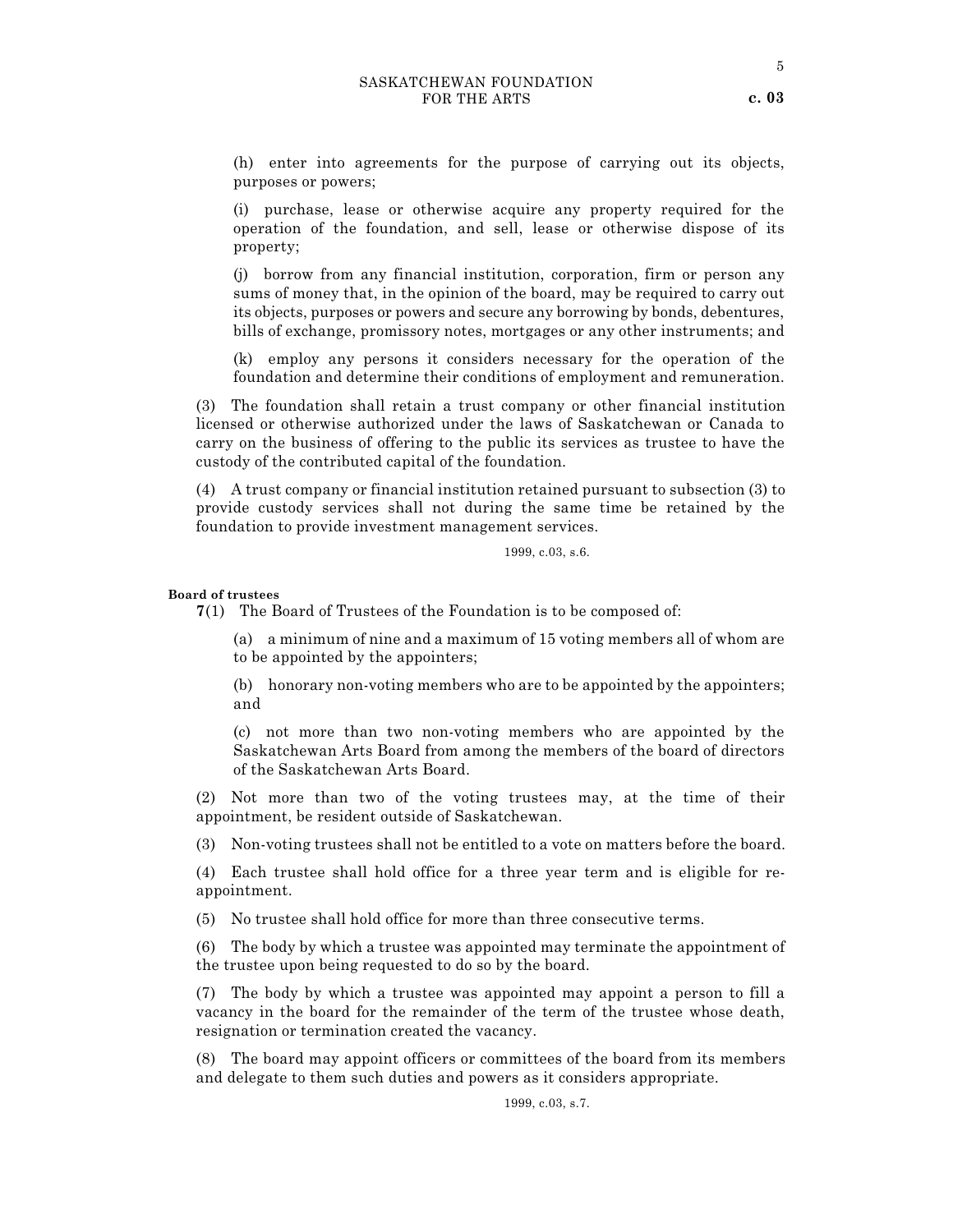#### Board authority

8(1) The board shall manage the affairs and activities of the foundation.

(2) The board shall establish, and the foundation shall adhere to, an investment policy that a reasonable and prudent person would apply in order to avoid undue risk of loss and obtain a reasonable return.

1999, c.03, s.8.

#### Appointers

9(1) There shall be a panel of appointers consisting of the persons who from time to time hold the following offices:

- (a) the Lieutenant Governor of Saskatchewan;
- (b) the Chief Justice of Saskatchewan;

(c) the Chairperson of the board of directors of the Saskatchewan Arts Board;

- (d) the chancellor of The University of Regina; and
- (e) the chancellor of the University of Saskatchewan.

(2) A majority of the appointers shall exercise the rights and powers of the appointers under this Act.

1999, c.03, s.9.

#### Bylaw

10 The board may make, amend or repeal bylaws:

- (a) governing the affairs and activities of the foundation;
- (b) governing its procedures and the conduct of its meetings;

(c) establishing committees to assist the board in carrying out the objects and purposes of the foundation; and

(d) generally for the carrying out of the objects, purposes and powers of the foundation.

1999, c.03, s.10.

#### Contributed capital

11(1) If the foundation receives contributed capital subject to trusts, terms or conditions that require the contributed capital to be disbursed, the foundation may disburse that contributed capital in accordance with those trusts, terms or conditions.

(2) Subject to subsection (3), by a resolution passed by not less than 80% of the votes cast by the trustees entitled to vote on the resolution, the board may authorize part of the contributed capital of the foundation to be disbursed for any purpose consistent with the objects or purposes of the foundation.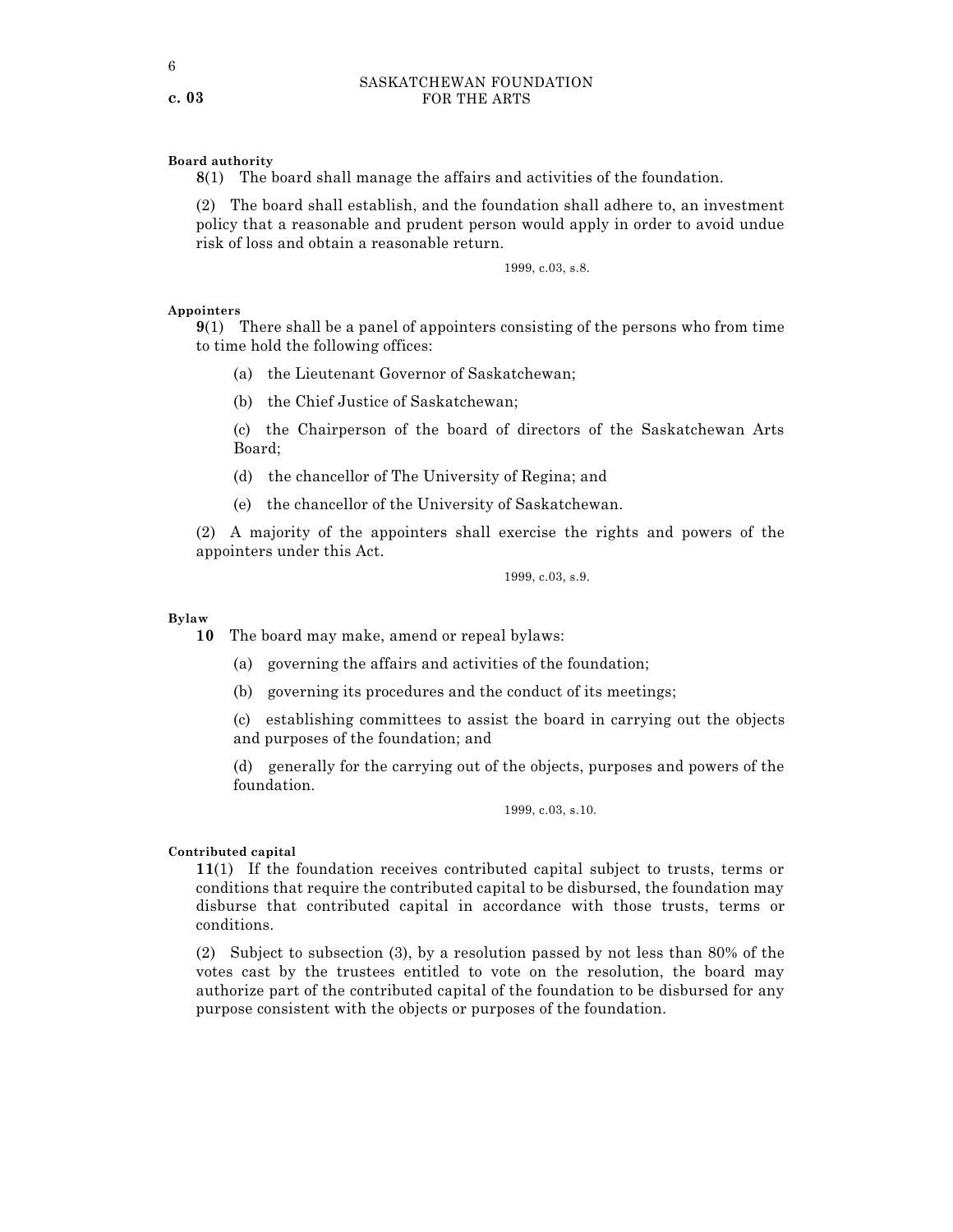(3) No more than five % of the total amount of the contributed capital at the time a resolution is passed pursuant to subsection (2) may be disbursed pursuant to the resolution, and no subsequent disbursement is to be authorized pursuant to subsection (2) until the total amount of the contributed capital at the time the subsequent resolution authorizing a disbursement is passed is at least equal to the total amount of the contributed capital at the time the immediately preceding resolution authorizing a disbursement was passed.

1999, c.03, s.11.

#### Compliance with terms

12(1) The foundation shall comply with any trusts, terms or conditions subject to which it receives any contributed capital unless, in the opinion of the board, the trusts, terms or conditions will jeopardize the status of the foundation as a registered charity within the meaning of the *Income Tax Act* (Canada), as amended from time to time, in which case the trusts, terms or conditions may be deleted or amended by the board to the extent it considers necessary to avoid that consequence.

(2) Where, after the death of a person or the dissolution of a body corporate that has made a gift or donation to the foundation which is subject to trusts, terms or conditions, circumstances arise that, in the opinion of the board, make it impossible or impractical to comply with the trusts, terms or conditions, the board may delete or amend the trusts, terms or conditions as it considers reasonable to further the objects or purposes of the foundation.

1999, c.03, s.12.

#### Rule against perpetuity

13 The rule against perpetuities does not apply to contributed capital received by the foundation.

1999, c.03, s.13.

#### External property in trust

14(1) Where any person or trustee holds property in trust for any purpose consistent with the objects and purposes of the foundation and by reason of:

- (a) the object and purpose of the trust having ceased to exist; or
- (b) the trust for any cause having become incapable of performance;

the trust cannot further be administered, the person or trustees may, on notice to the foundation, apply to Her Majesty's Court of Queen's Bench for Saskatchewan for an order directing the person or trustee to transfer and deliver the trust property to the foundation to be used:

(c) for any purpose consistent with the objects and purposes of the foundation that the court may stipulate by order; or

(d) by the foundation for its objects and purposes generally.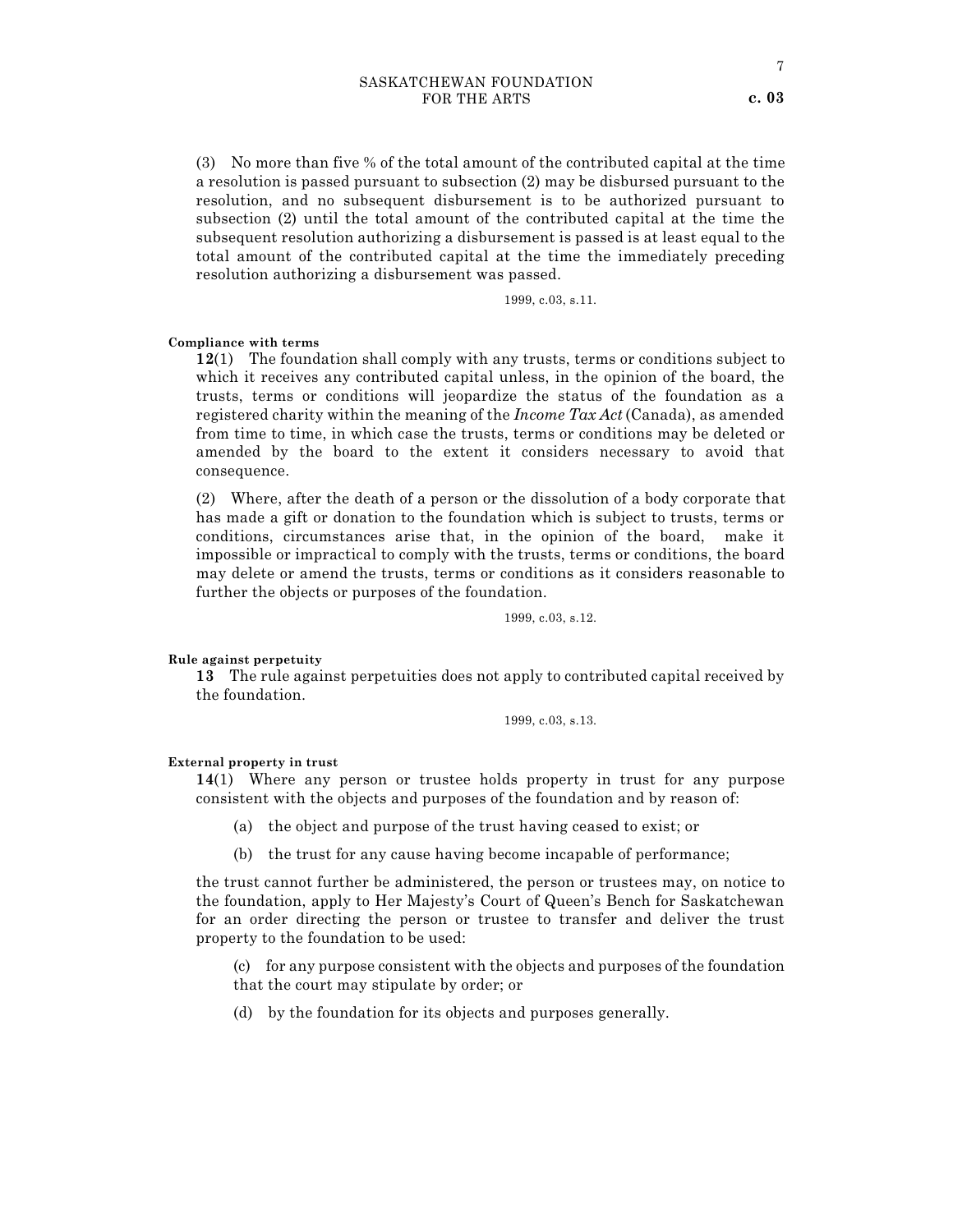(2) Where the court receives an application pursuant to this section, it may make the order requested or any order it considers appropriate for the transfer and delivery of all or any part of the trust property to the foundation.

(3) Any person or trustee complying with an order made pursuant to subsection (2) is relieved and discharged of all further responsibility with respect to the trust property transferred and delivered to the foundation.

1999, c.03, s.14.

Directors not to profit

15 The trustees are not entitled to any remuneration in connection with their duties as trustees except as provided in the bylaws with respect to indemnification, reimbursement for expenses and payment for any services provided to the foundation in a capacity other than as trustee.

1999, c.03, s.15.

#### Directors not personally liable

16(1) Subject to subsection (2), no trustee is personally liable for any act, debt, contract, default or liability of the foundation.

(2) Subsection (1) does not release a trustee from liability for a breach of trust on his or her part.

1999, c.03, s.16.

Audit of trust accounts

17 The board shall, at the end of each fiscal year, cause the records, accounts and financial statements of the foundation to be audited by a chartered accountant or firm of chartered accountants.

1999, c.03, s.17.

#### Publication of investment details

18(1) The foundation shall annually cause to be published in newspapers with general circulation in the cities of Regina and Saskatoon a summary of its audited annual financial statements, with a notice to the public that copies of the complete audited financial statements are available in accordance with subsection (2).

(2) Upon request and upon payment of a fee to cover the costs of reproduction, the foundation shall provide to any person a copy of the complete audited financial statements of the foundation.

1999, c.03, s.18.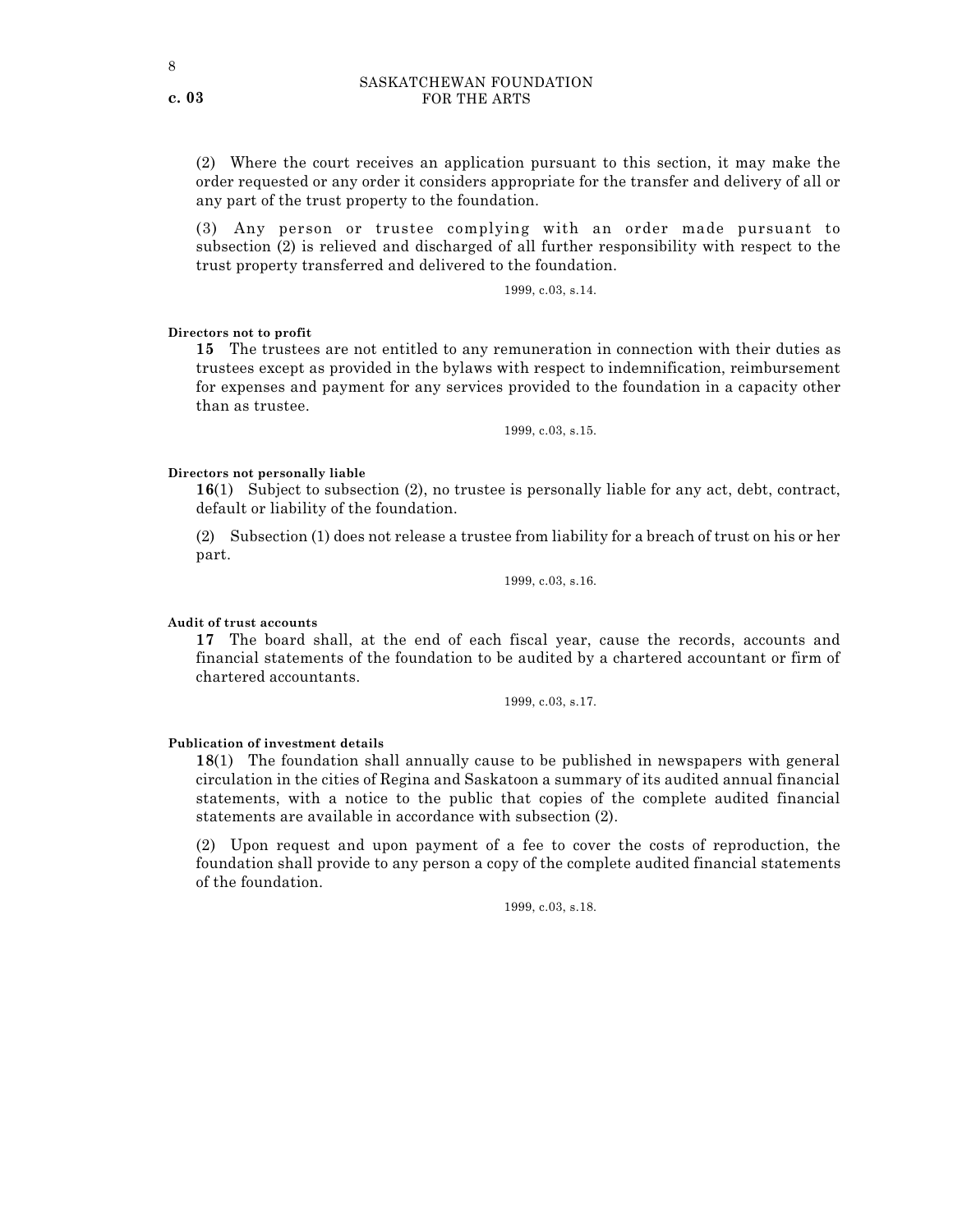#### Accounting to Lieutenant Governor

19 Whenever required to do so by the Lieutenant Governor in Council, the foundation shall provide to the member of the Executive Council designated by the Lieutenant Governor in Council a written report and accounting of its property and affairs.

1999, c.03, s.19.

#### Winding up

20 In the event that the foundation is wound up, its property and assets, after satisfaction of all of its debts and liabilities, shall be distributed to one or more organizations with objects and purposes consistent with those of the foundation, as determined by the trustees.

1999, c.03, s.20.